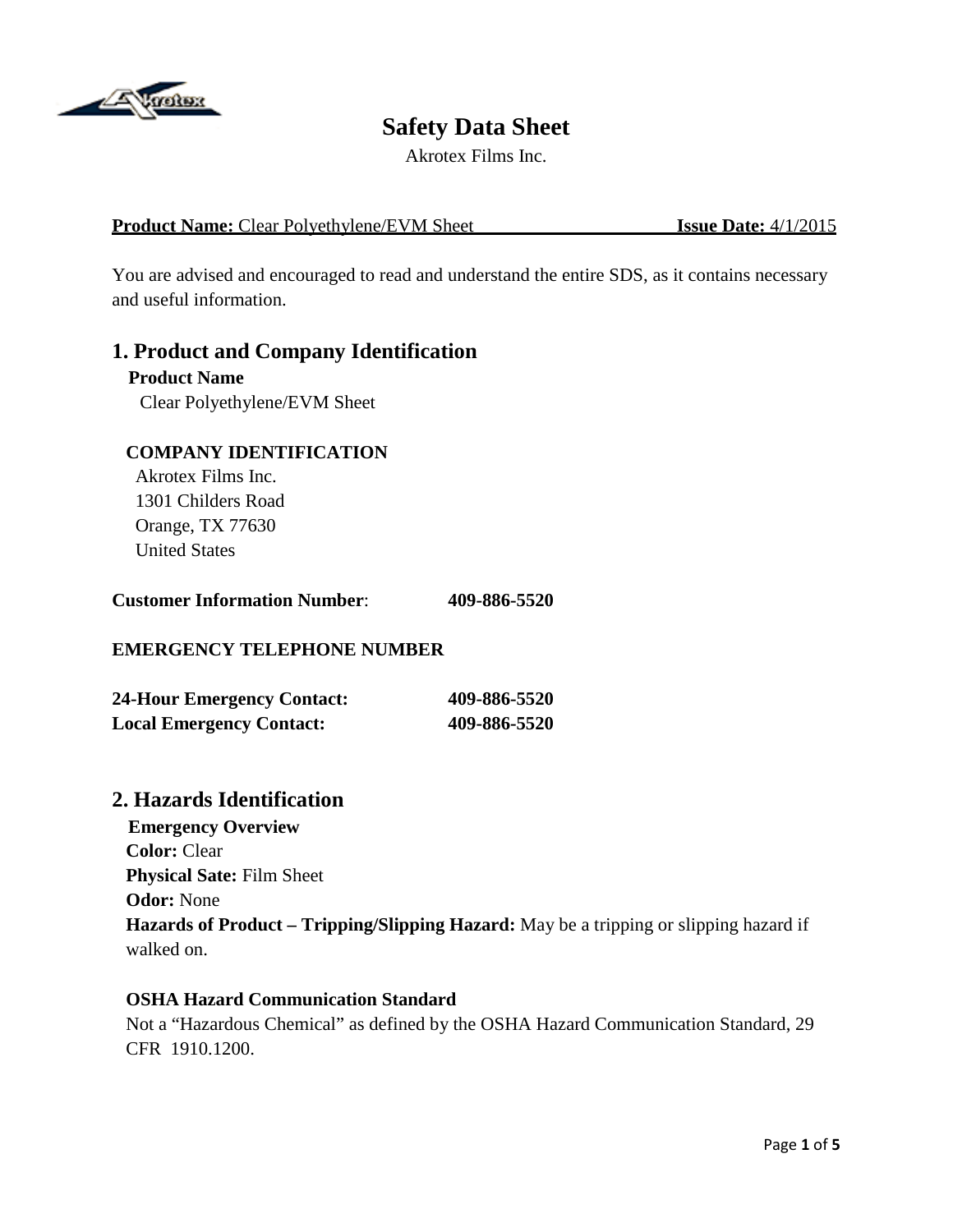#### **Potential Health Effects**

 **Eye Contact:** Contact with the eye may cause irritation/scratching.

**Skin Contact:** No adverse effects from skin contact.

 **Skin Absorption:** Not applicable.

 **Inhalation:** Not applicable.

**Aspiration:** May cause smothering if placed over nose and mouth.

 **Ingestion:** May cause choking if swallowed. Harmful toxic effects not anticipated from swallowing a small amount.

## **3. Composition Information**

| CAS#        | <b>Amount</b> |
|-------------|---------------|
| 9002-88-4   | $\leq 50.0\%$ |
| 25213-02-09 | $\leq 50.0\%$ |
| Proprietary | $\leq 60.0\%$ |
| 25087-34-7  | $\leq 40.0\%$ |
| 14807-96-6  | $\leq 2.0\%$  |
|             |               |

 This is a utility-grade product which can include any of the polymers listed above in varying amounts to make up 100%.

## **4. First-aid Measures**

### **Description of first aid measures**

 **Skin Contact:** Not Applicable

**Eye Contact:** If severe scratching or laceration occurs, consult a physician.

## **5. Fire Fighting Measures**

### **Suitable Extinguishing Media**

Water fog or fine spray. Dry chemical fire extinguishers. Carbon dioxide fire extinguishers. Foam.

### **Special Hazards Arising from the Substance or Mixture: Not Known**

 **Hazardous Combustion Products:** During a fire, smoke may contain the original material in addition to combustion products of varying composition which may be toxic and/or irritation. Combustion products may include and are not limited to: Carbon monoxide. Carbon dioxide.

## **Advice for Firefighters**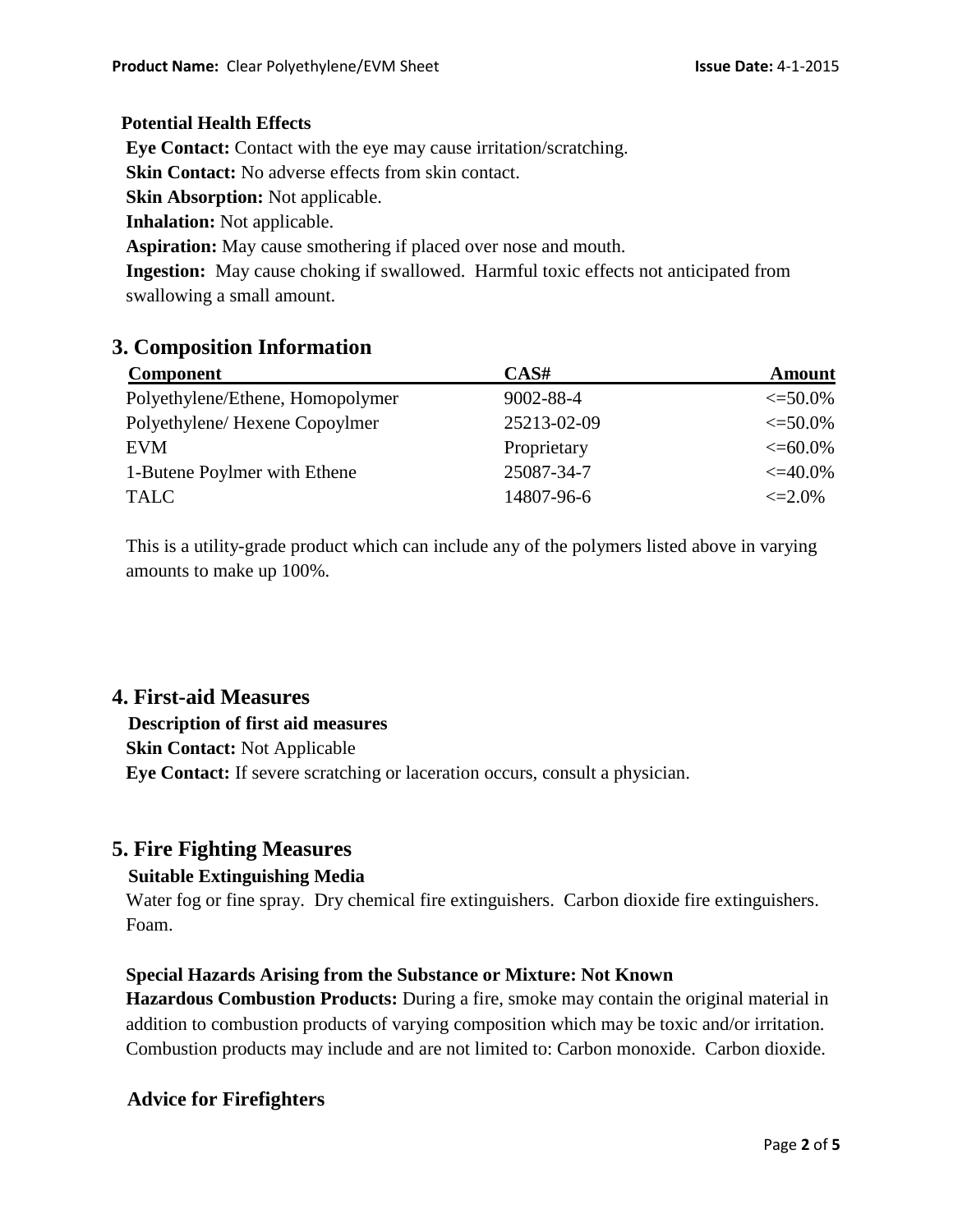**Fire Fighting Procedures:** Keep people away. Isolate fire and deny unnecessary entry. Soak thoroughly with water to cool and prevent re-ignition. If material is molten, do not apply direct water stream. Use fine water spray or foam. Cool surroundings with water to localize fire zone. Hand held dry chemical or carbon dioxide extinguishers may be used for small fires.

 **Special Protective Equipment for Firefighters:** Wear positive-pressure self-contained breathing apparatus (SCBA) and protective fire fighting clothing (includes fire fighting helmet, coat, trousers, boots, and gloves). If protective equipment is not available or not used, fight fire from a protected location or safe distance.

### **6. Accidental Release Measures**

 **Environmental Precautions:** Prevent from entering ditches, sewers or waterways. **Methods and Materials for Containment and Cleaning Up: Pick up or sweep up and loose** material. See Section 13 for disposal information.

### **7. Handling and Storage**

 **General Handling:** No smoking, open flames or sources of ignition in handling or storage area.  **Storage:** Store in accordance with good manufacturing practices. Maintain stability if material is stacked. Rack storage is recommended.

### **8. Exposure Controls/Personal Protection**

#### **Exposure Limits**

None established

 **Eye/Face Protection:** Use safety glasses(with side shields) to protect from film edges entering the eye.

**Respiratory Protection:** Do not place product over mouth and nose.

#### **Engineering Controls**

None required

## **9. Physical and Chemical Properties**

| <b>Appearance</b>     |            |
|-----------------------|------------|
| <b>Physical State</b> | Film Sheet |
| <b>Color</b>          | Clear      |
| Odor                  | None       |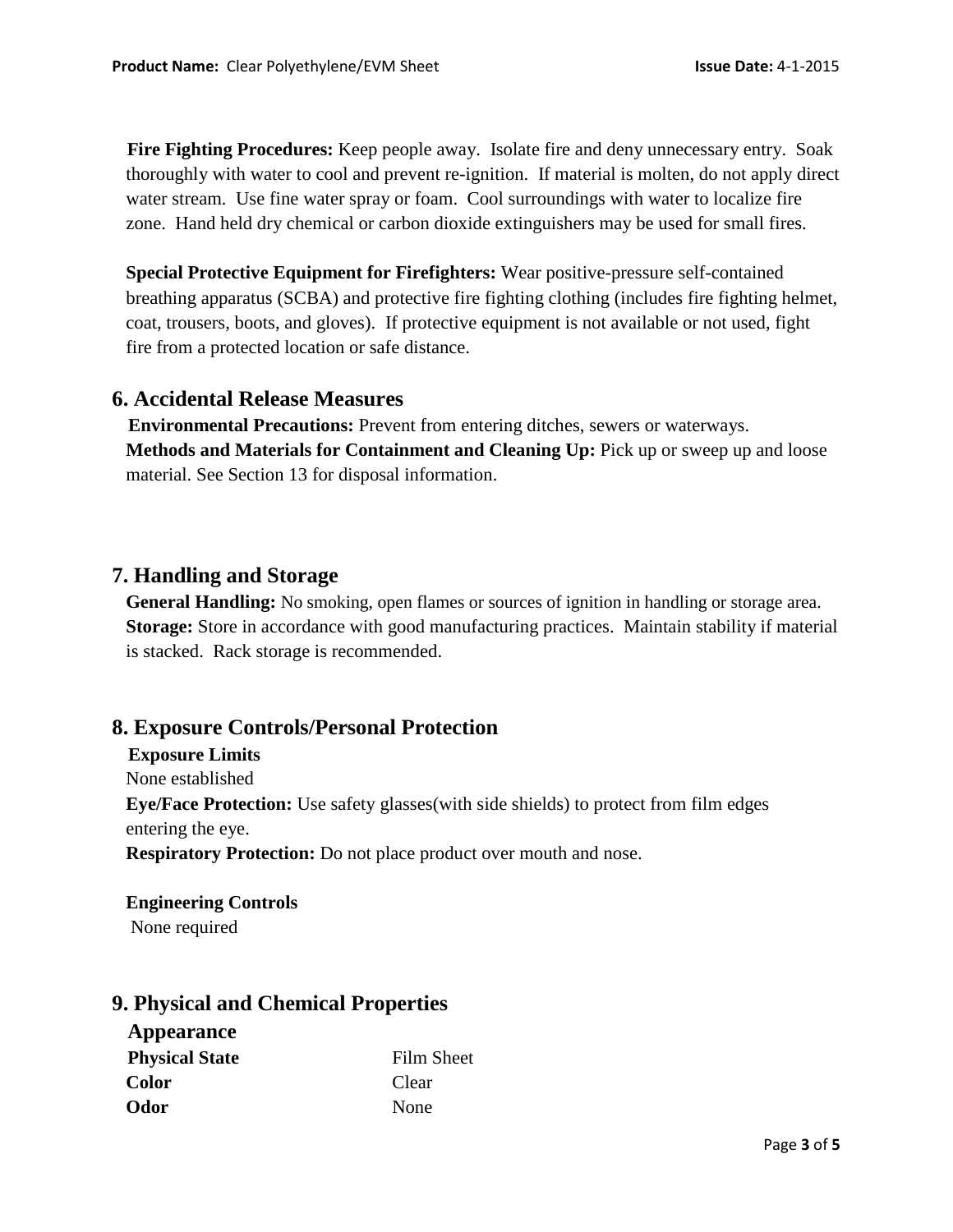| <b>Odor Threshold</b>           | Not applicable                                                   |
|---------------------------------|------------------------------------------------------------------|
| <b>Melting Point</b>            | $180^{\circ}$ - $210^{\circ}$ F / $82^{\circ}$ - 99 $^{\circ}$ C |
| <b>Freezing Point</b>           | Not applicable                                                   |
| <b>Boiling Point</b>            | Not applicable                                                   |
| <b>Flammability</b>             | Will burn when source ignited                                    |
| Specific Gravity $(H2O = 1)$    | $.918 - .924$                                                    |
| <b>Autoignition Temperature</b> | Not applicable                                                   |

### **10. Stability and Reactivity**

 **Reactivity** No dangerous reaction known. **Chemical Stability** Stable. **Possibility of Hazardous Reactions** None known. **Conditions to Avoid** Prolonged exposure to UV rays can cause product to become brittle.  **Incompatible Materials** None known. **Hazardous Decomposition Products** None known.

## **11. Toxicological Information** No toxic effects known.

## **12. Ecological Information** (Non Mandatory)

Not Applicable.

## **13. Disposal Considerations**

DO NOT DUMP INTO ANY SEWERS, ON THE GROUND, OR INTO ANY BODY OF WATER. All disposal practices must be in compliance with all Federal, State/Provincial and local laws and regulations. Preferred disposal is in a landfill or by recycling.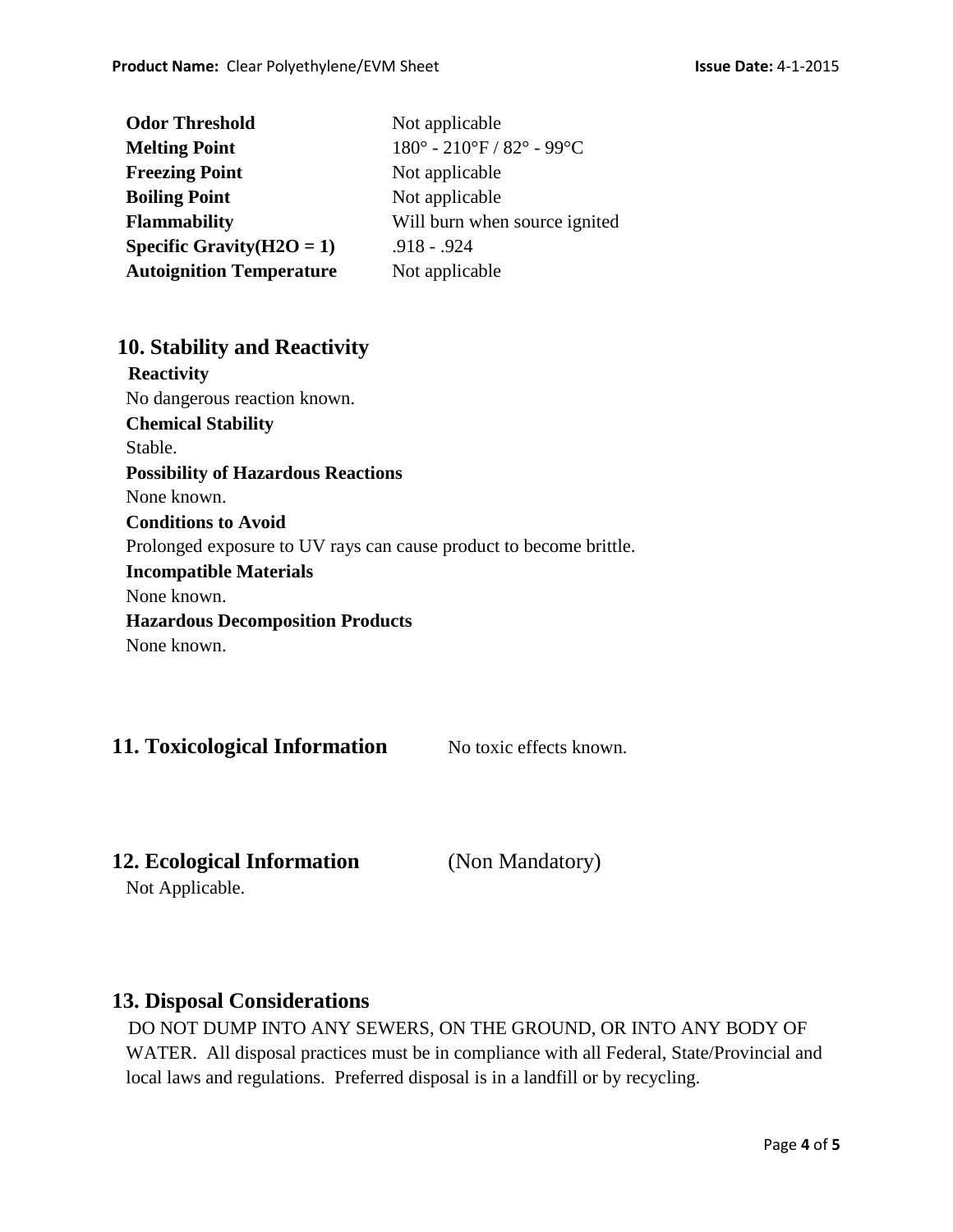## **14. Transport Information** (Non Mandatory)

Not Applicable.

## **15. Regulatory Information**

#### **OSHA Hazard Communication Standard**

 This product is not a "Hazardous Chemical" as defined by the OSHA Hazard Communication Standard, 29 CFR 1910.1200.

## **Superfund Amendments and Reauthorization Act of 1986 Title III (Emergency Planning and Community Right-to-Know Act of 1986) Sections 311 and 312**

| <b>Immediate (Acute) Health Hazard</b>   | Nο                     |
|------------------------------------------|------------------------|
| <b>Delayed (Chronic) Health Hazard</b>   | Nο                     |
| <b>Fire Hazard</b>                       | Nο                     |
| <b>Reactive Hazard</b>                   | $\mathbf{N}\mathbf{O}$ |
| <b>Sudden Release of Pressure Hazard</b> | $N_{\Omega}$           |

### **Superfund Amendments and Reauthorization Act of 1986 Title III (Emergency Planning and Community Right-to-Know Act of 1986) Section 313**

To the best of our knowledge, this product does not contain chemicals at levels which require reporting under this statute.

## **16. Other Information**

 **Recommended Uses**: Used in Construction, Agriculture, and General Utility Applications **Revision**: Issue date 4/1/2015 replaces all previously issued MSDS or SDS sheets having earlier issue dates**.**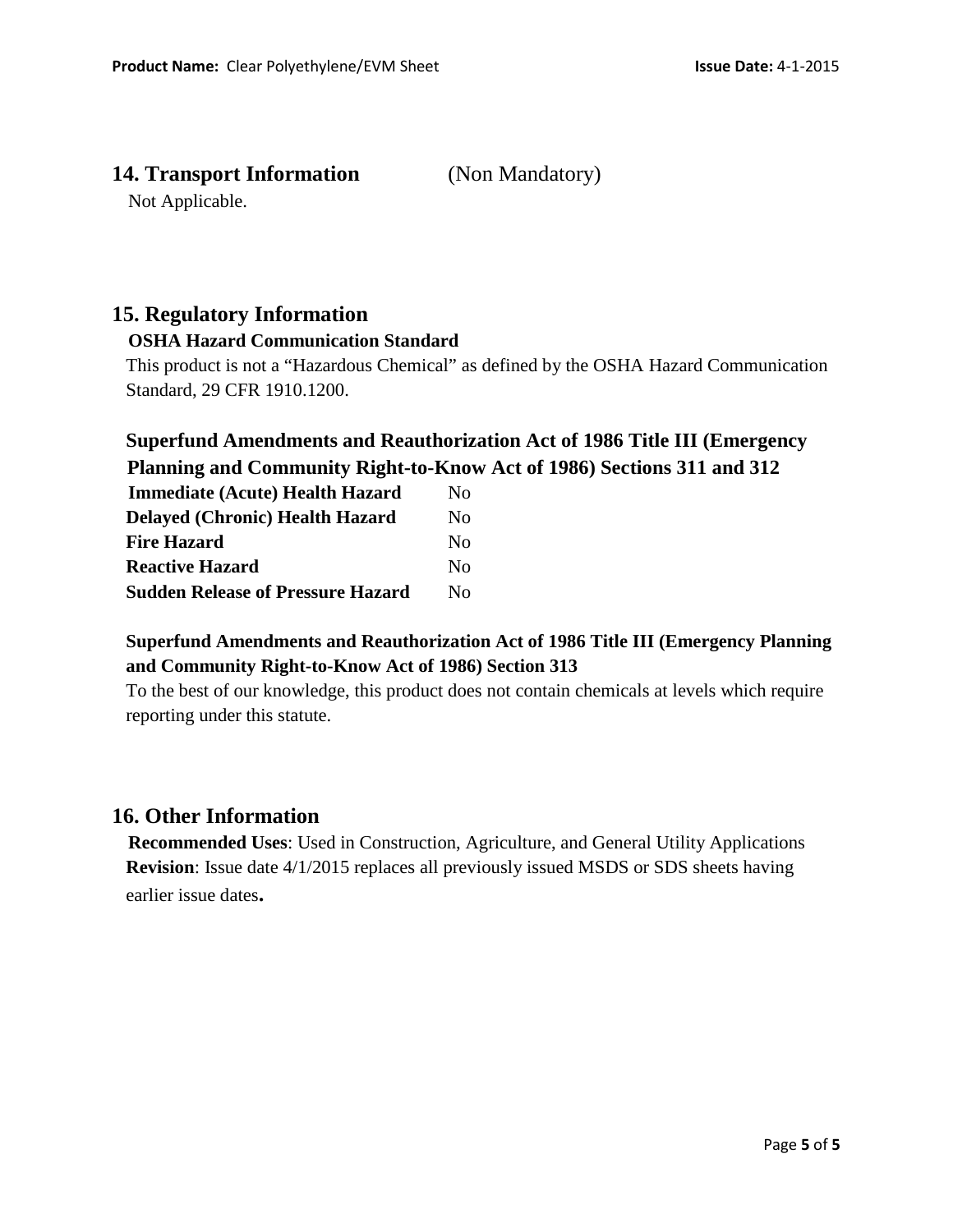

# **Safety Data Sheet**

Akrotex Films Inc.

#### **Product Name:** Colored Polyethylene/EVM Sheet **Issue Date:**  $4/1/2015$

You are advised and encouraged to read and understand the entire SDS, as it contains necessary and useful information.

### **1. Product and Company Identification**

# **Product Name**

Colored Polyethylene/EVM Sheet

#### **COMPANY IDENTIFICATION**

 Akrotex Films Inc. 1301 Childers Road Orange, TX 77630 United States

| <b>Customer Information Number:</b> |  | 409-886-5520 |
|-------------------------------------|--|--------------|
|-------------------------------------|--|--------------|

### **EMERGENCY TELEPHONE NUMBER**

| <b>24-Hour Emergency Contact:</b> | 409-886-5520 |
|-----------------------------------|--------------|
| <b>Local Emergency Contact:</b>   | 409-886-5520 |

### **2. Hazards Identification**

 **Emergency Overview Color:** Black/Red  **Physical Sate:** Film Sheet  **Odor:** None **Hazards of Product – Tripping/Slipping Hazard:** May be a tripping or slipping hazard if walked on.

#### **OSHA Hazard Communication Standard**

Not a "Hazardous Chemical" as defined by the OSHA Hazard Communication Standard, 29 CFR 1910.1200.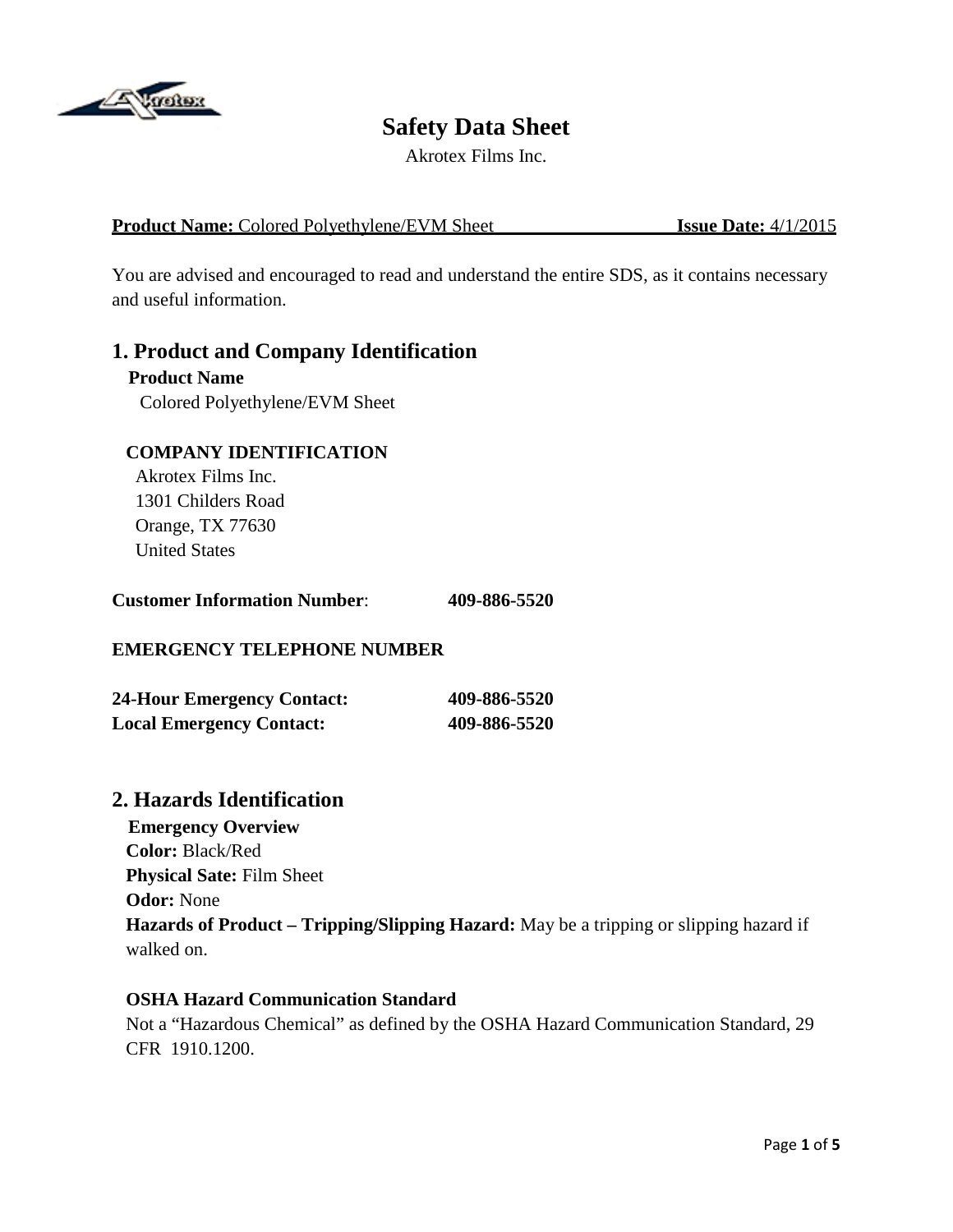#### **Potential Health Effects**

 **Eye Contact:** Contact with the eye may cause irritation/scratching.

**Skin Contact:** No adverse effects from skin contact.

 **Skin Absorption:** Not applicable.

 **Inhalation:** Not applicable.

**Aspiration:** May cause smothering if placed over nose and mouth.

 **Ingestion:** May cause choking if swallowed. Harmful toxic effects not anticipated from swallowing a small amount.

## **3. Composition Information**

| <b>Component</b>                 | CAS#           | <b>Amount</b> |
|----------------------------------|----------------|---------------|
| Polyethylene/Ethene, Homopolymer | 9002-88-4      | $\leq 50.0\%$ |
| Polyethylene/Hexene Copoylmer    | 25213-02-09    | $\leq 50.0\%$ |
| EVM                              | Proprietary    | $\leq 60.0\%$ |
| 1-Butene Poylmer with Ethene     | 25087-34-7     | $\leq 40.0\%$ |
| Organic Red Pigment              | Proprietary    | $\leq 5.0\%$  |
| <b>Carbon Black</b>              | 1333-86-4      | $\leq 5.0\%$  |
| Calcium Carbonate                | $471 - 34 - 1$ | $\leq 5.0\%$  |

 This is a utility-grade product which can include any of the polymers listed above in varying amounts to make up 100%.

## **4. First-aid Measures**

### **Description of first aid measures**

 **Skin Contact:** Not Applicable

**Eye Contact:** If severe scratching or laceration occurs, consult a physician.

## **5. Fire Fighting Measures**

### **Suitable Extinguishing Media**

Water fog or fine spray. Dry chemical fire extinguishers. Carbon dioxide fire extinguishers. Foam.

### **Special Hazards Arising from the Substance or Mixture: Not Known**

 **Hazardous Combustion Products:** During a fire, smoke may contain the original material in addition to combustion products of varying composition which may be toxic and/or irritation. Combustion products may include and are not limited to: Carbon monoxide. Carbon dioxide, and nitrogen oxides.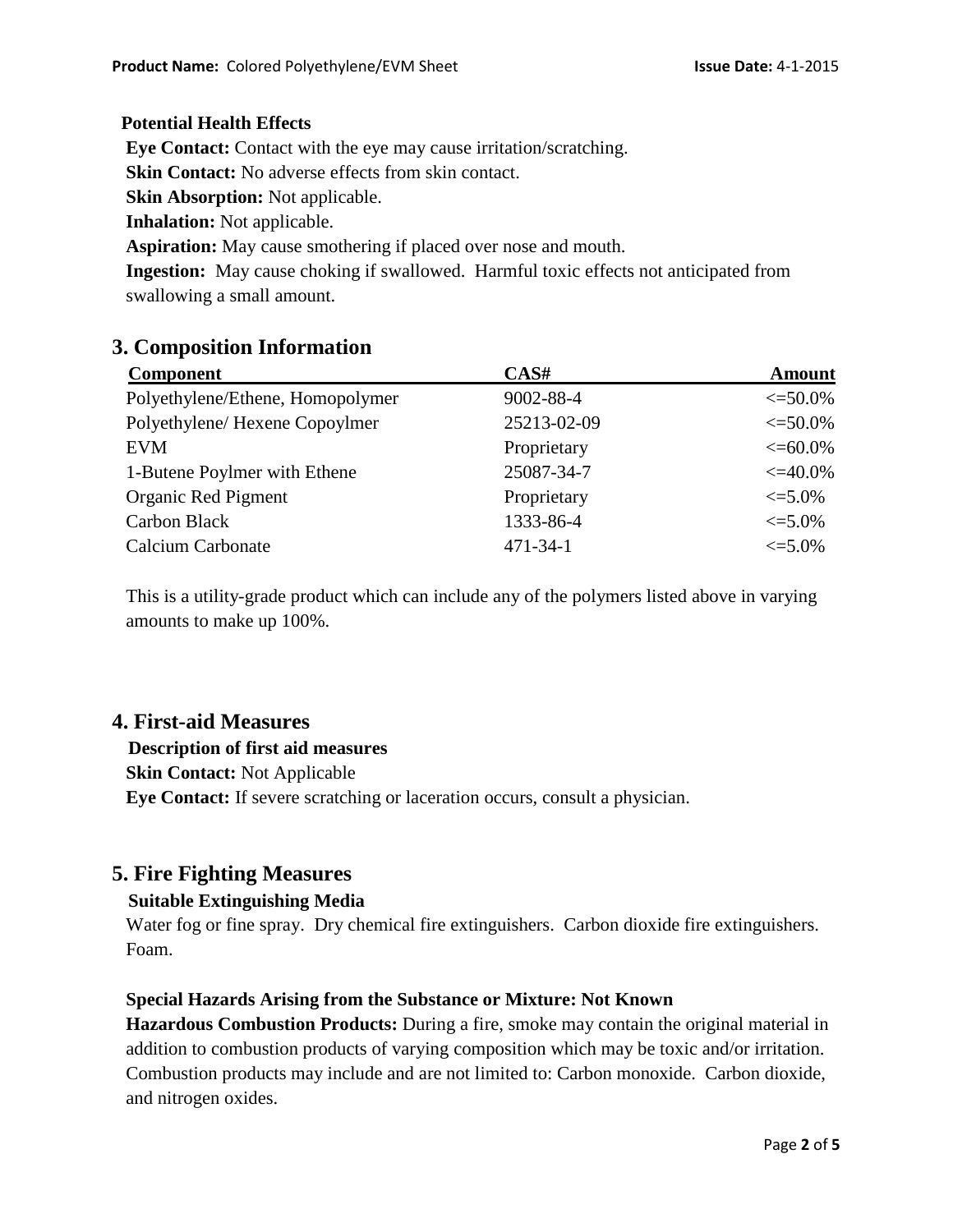### **Advice for Firefighters**

 **Fire Fighting Procedures:** Keep people away. Isolate fire and deny unnecessary entry. Soak thoroughly with water to cool and prevent re-ignition. If material is molten, do not apply direct water stream. Use fine water spray or foam. Cool surroundings with water to localize fire zone. Hand held dry chemical or carbon dioxide extinguishers may be used for small fires.

 **Special Protective Equipment for Firefighters:** Wear positive-pressure self-contained breathing apparatus (SCBA) and protective fire fighting clothing (includes fire fighting helmet, coat, trousers, boots, and gloves). If protective equipment is not available or not used, fight fire from a protected location or safe distance.

### **6. Accidental Release Measures**

 **Environmental Precautions:** Prevent from entering ditches, sewers or waterways. **Methods and Materials for Containment and Cleaning Up:** Pick up or sweep up and loose material. See Section 13 for disposal information.

## **7. Handling and Storage**

 **General Handling:** No smoking, open flames or sources of ignition in handling or storage area.  **Storage:** Store in accordance with good manufacturing practices. Maintain stability if material is stacked. Rack storage is recommended.

### **8. Exposure Controls/Personal Protection**

#### **Exposure Limits**

None established

 **Eye/Face Protection:** Use safety glasses(with side shields) to protect from film edges entering the eye.

**Respiratory Protection:** Do not place product over mouth and nose.

 **Engineering Controls** None required

## **9. Physical and Chemical Properties**

## **Appearance**

**Physical State** Film Sheet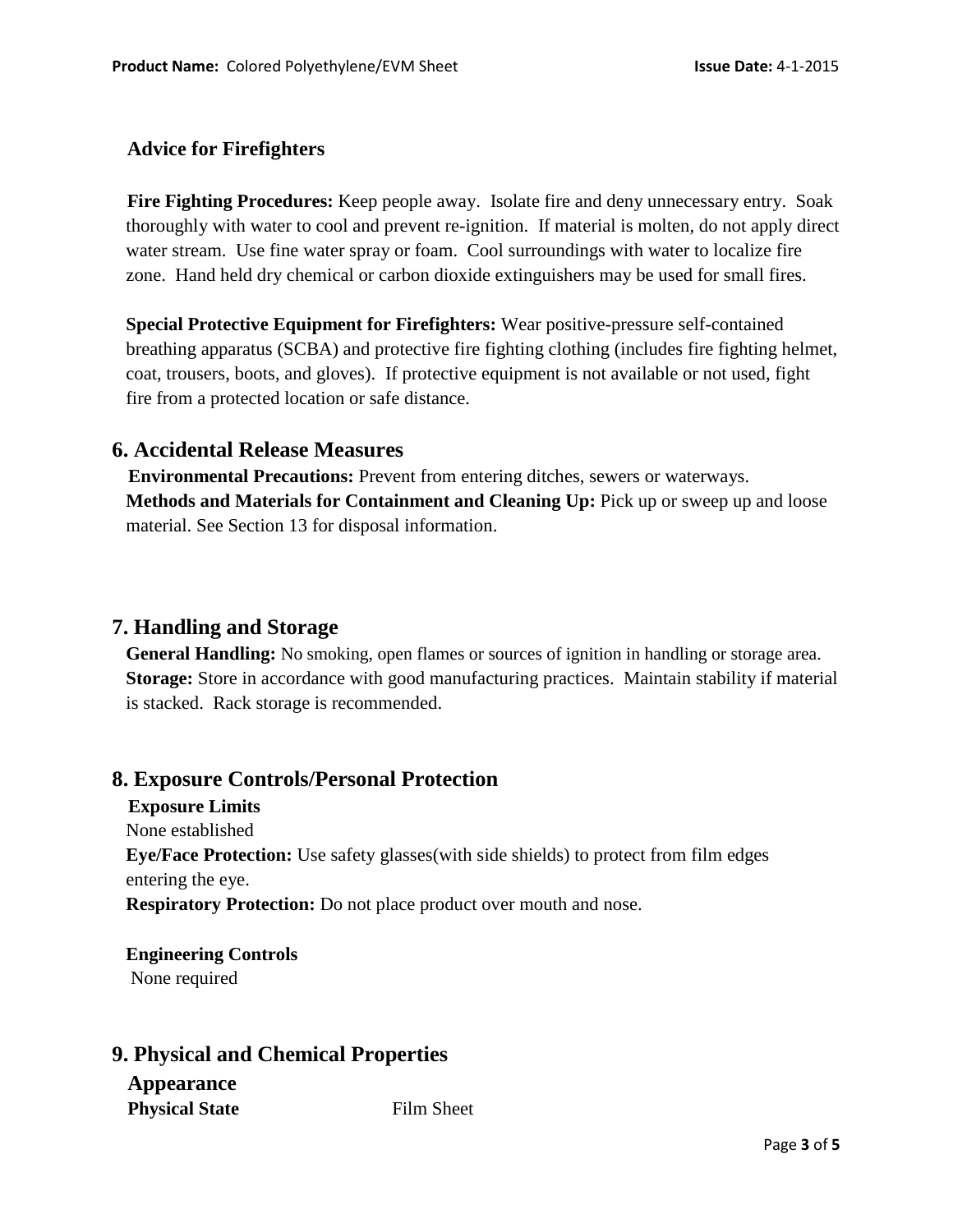| <b>Color</b>                    | <b>Black/Red</b>                                                 |
|---------------------------------|------------------------------------------------------------------|
| Odor                            | None                                                             |
| <b>Odor Threshold</b>           | Not applicable                                                   |
| <b>Melting Point</b>            | $180^{\circ}$ - $210^{\circ}$ F / $82^{\circ}$ - 99 $^{\circ}$ C |
| <b>Freezing Point</b>           | Not applicable                                                   |
| <b>Boiling Point</b>            | Not applicable                                                   |
| <b>Flammability</b>             | Will burn when source ignited                                    |
| Specific Gravity $(H2O = 1)$    | $.918 - .924$                                                    |
| <b>Autoignition Temperature</b> | Not applicable                                                   |
|                                 |                                                                  |

## **10. Stability and Reactivity**

 **Reactivity** No dangerous reaction known. **Chemical Stability** Stable. **Possibility of Hazardous Reactions** None known. **Conditions to Avoid** Prolonged exposure to UV rays can cause product to become brittle.  **Incompatible Materials** None known. **Hazardous Decomposition Products** None known.

## **11. Toxicological Information** No toxic effects known.

## **12. Ecological Information** (Non Mandatory)

Not Applicable.

## **13. Disposal Considerations**

DO NOT DUMP INTO ANY SEWERS, ON THE GROUND, OR INTO ANY BODY OF WATER. All disposal practices must be in compliance with all Federal, State/Provincial and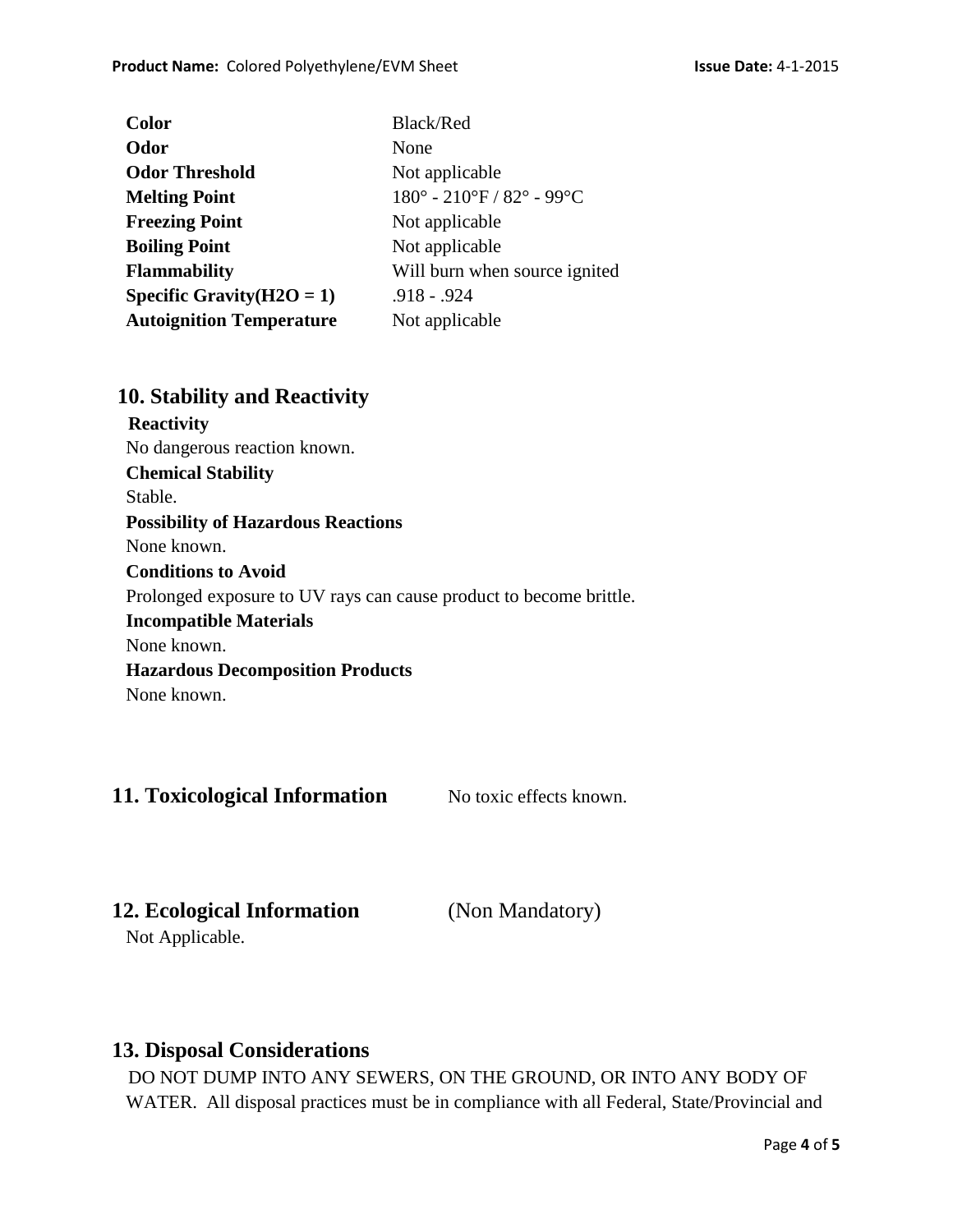local laws and regulations. Preferred disposal is in a landfill or by recycling.

**14. Transport Information** (Non Mandatory)

Not Applicable.

## **15. Regulatory Information**

#### **OSHA Hazard Communication Standard**

 This product is not a "Hazardous Chemical" as defined by the OSHA Hazard Communication Standard, 29 CFR 1910.1200.

## **Superfund Amendments and Reauthorization Act of 1986 Title III (Emergency Planning and Community Right-to-Know Act of 1986) Sections 311 and 312**

| <b>Immediate (Acute) Health Hazard</b>   | No.                |
|------------------------------------------|--------------------|
| <b>Delayed (Chronic) Health Hazard</b>   | No.                |
| <b>Fire Hazard</b>                       | $\overline{N}_{0}$ |
| <b>Reactive Hazard</b>                   | No.                |
| <b>Sudden Release of Pressure Hazard</b> | Nο                 |

## **Superfund Amendments and Reauthorization Act of 1986 Title III (Emergency Planning and Community Right-to-Know Act of 1986) Section 313**

To the best of our knowledge, this product does not contain chemicals at levels which require reporting under this statute.

## **16. Other Information**

 **Recommended Uses**: Used in Construction, Agriculture, and General Utility Applications **Revision**: Issue date 4/1/2015 replaces all previously issued MSDS or SDS sheets having earlier issue dates**.**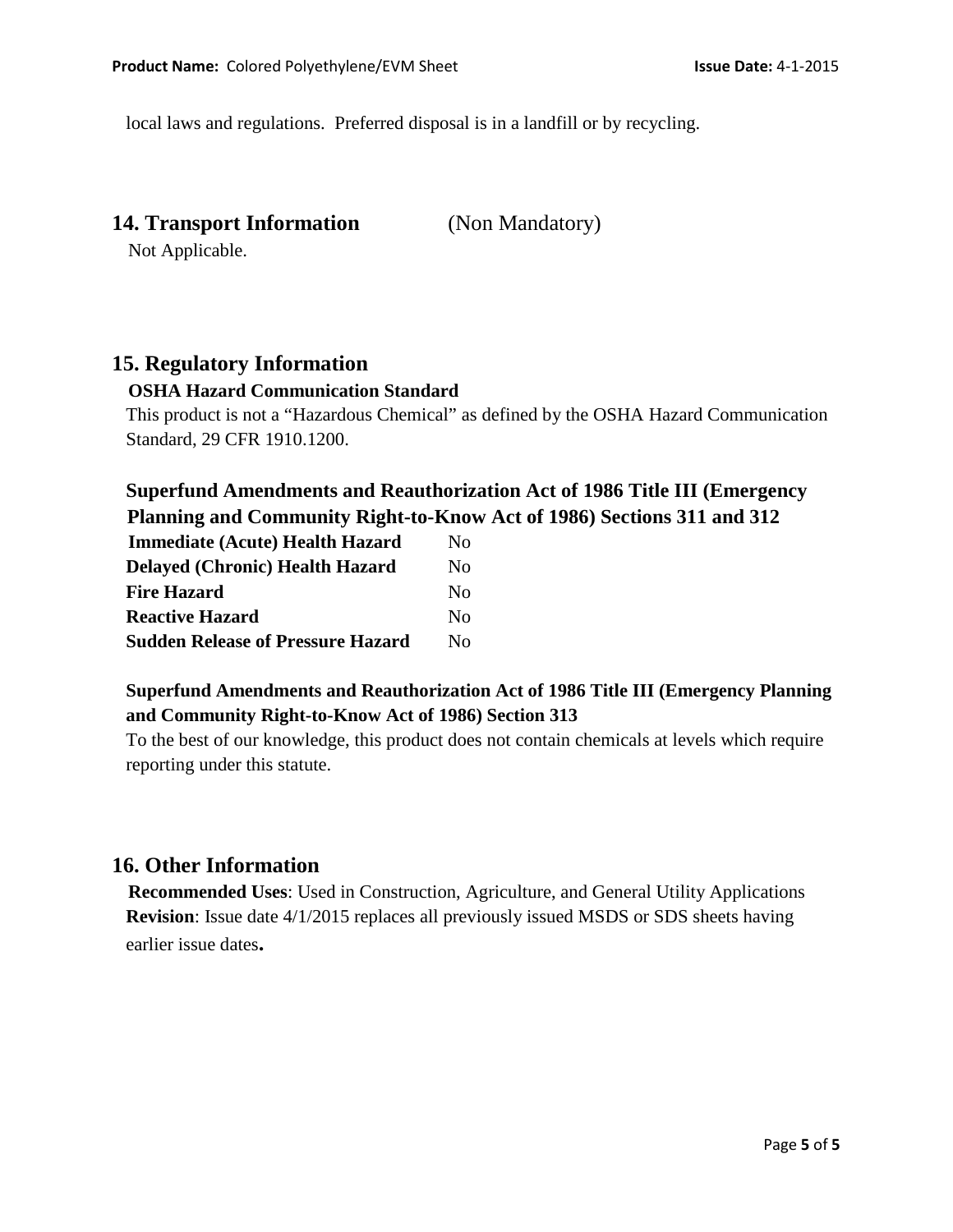

# **Safety Data Sheet**

Akrotex Films Inc.

### **Product Name:** Flame Retardant Polyethylene Sheet **Issue Date:**  $4/1/2015$

You are advised and encouraged to read and understand the entire SDS, as it contains necessary and useful information.

### **1. Product and Company Identification**

# **Product Name**

Flame Retardant Polyethylene Sheet

#### **COMPANY IDENTIFICATION**

 Akrotex Films Inc. 1301 Childers Road Orange, TX 77630 United States

| <b>Customer Information Number:</b> | 409-886-5520 |
|-------------------------------------|--------------|
|-------------------------------------|--------------|

#### **EMERGENCY TELEPHONE NUMBER**

| <b>24-Hour Emergency Contact:</b> | 409-886-5520 |
|-----------------------------------|--------------|
| <b>Local Emergency Contact:</b>   | 409-886-5520 |

### **2. Hazards Identification**

 **Emergency Overview Color:** White  **Physical Sate:** Film Sheet  **Odor:** None **Hazards of Product – Tripping/Slipping Hazard:** May be a tripping or slipping hazard if walked on.

#### **OSHA Hazard Communication Standard**

Not a "Hazardous Chemical" as defined by the OSHA Hazard Communication Standard, 29 CFR 1910.1200.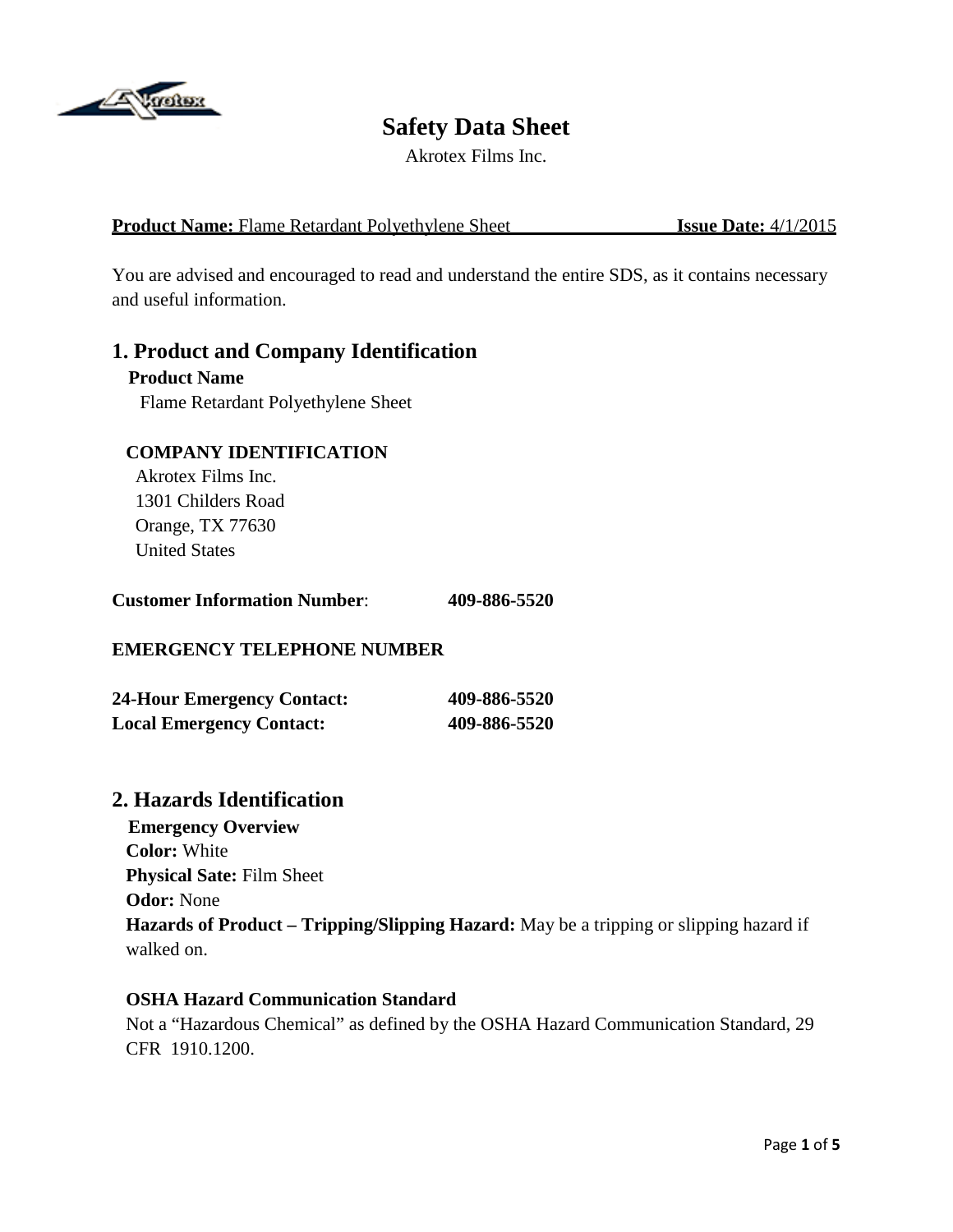#### **Potential Health Effects**

 **Eye Contact:** Contact with the eye may cause irritation/scratching.

**Skin Contact:** No adverse effects from skin contact.

 **Skin Absorption:** Not applicable.

 **Inhalation:** Not applicable.

**Aspiration:** May cause smothering if placed over nose and mouth.

 **Ingestion:** May cause choking if swallowed. Harmful toxic effects not anticipated from swallowing a small amount.

### **3. Composition Information**

| <b>Component</b>                 | CAS#        | <b>Amount</b> |
|----------------------------------|-------------|---------------|
| Polyethylene/Ethene, Homopolymer | 9002-88-4   | $\leq 50.0\%$ |
| Polyethylene/Hexene Copoylmer    | 25213-02-09 | $\leq 50.0\%$ |
| 1-Butene Poylmer with Ethene     | 25087-34-7  | $\leq 40.0\%$ |
| <b>Titanium Dioxide</b>          | 13463-67-7  | $\leq 5.0\%$  |
| <b>Halogenated Organics</b>      | Proprietary | $\leq 10.0\%$ |
| <b>Inorganic Powders</b>         | Proprietary | $\leq 10.0\%$ |

 This is a utility-grade product which can include any of the polymers listed above in varying amounts to make up 100%.

### **4. First-aid Measures**

#### **Description of first aid measures**

 **Skin Contact:** Not Applicable

**Eye Contact:** If severe scratching or laceration occurs, consult a physician.

### **5. Fire Fighting Measures**

#### **Suitable Extinguishing Media**

Water fog or fine spray. Dry chemical fire extinguishers. Carbon dioxide fire extinguishers. Foam.

#### **Special Hazards Arising from the Substance or Mixture: Not Known**

 **Hazardous Combustion Products:** During a fire, smoke may contain the original material in addition to combustion products of varying composition which may be toxic and/or irritation. Combustion products may include and are not limited to: Carbon monoxide. Carbon dioxide, Hydrogen bromide, and various hydrocarbons.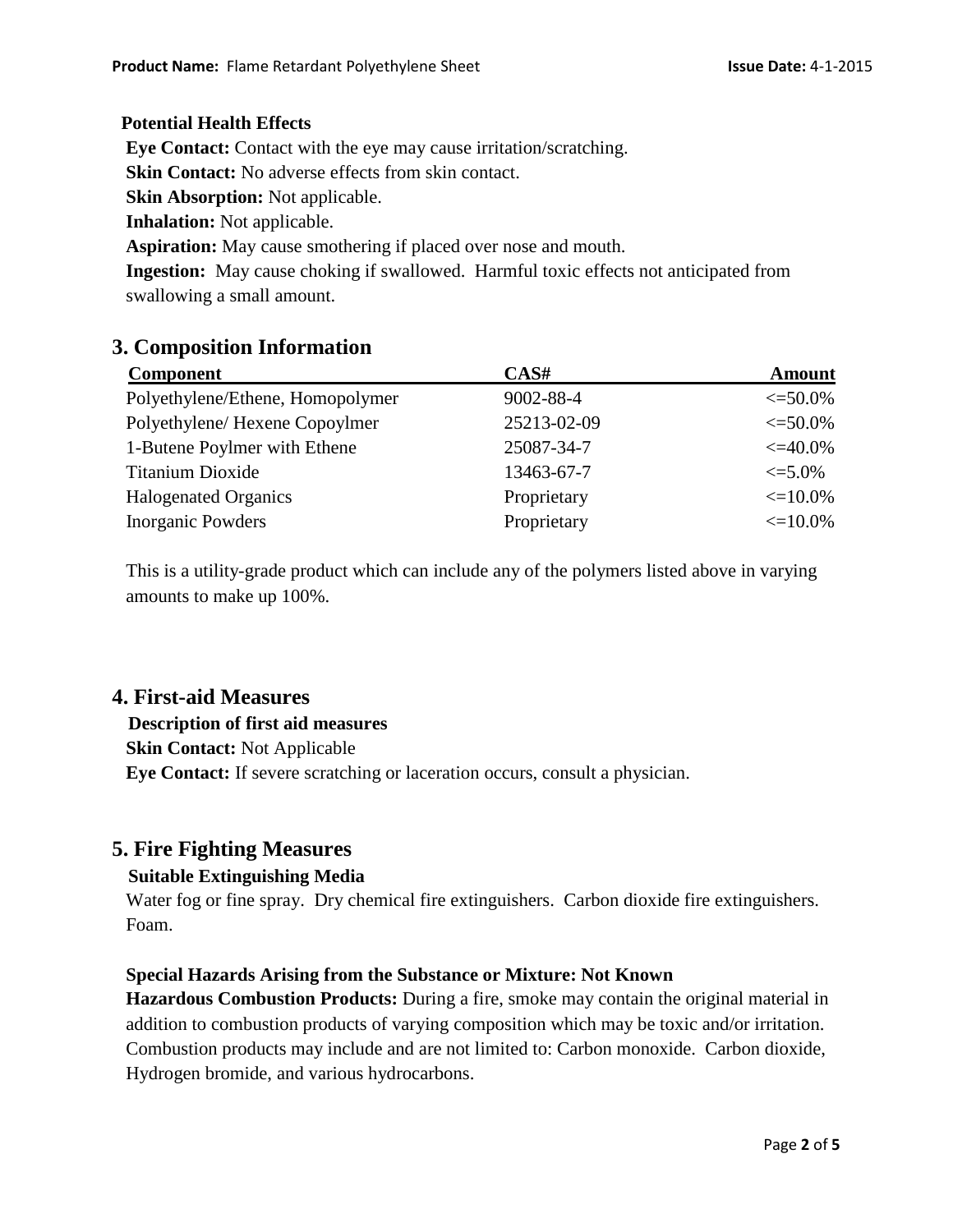### **Advice for Firefighters**

 **Fire Fighting Procedures:** Keep people away. Isolate fire and deny unnecessary entry. Soak thoroughly with water to cool and prevent re-ignition. If material is molten, do not apply direct water stream. Use fine water spray or foam. Cool surroundings with water to localize fire zone. Hand held dry chemical or carbon dioxide extinguishers may be used for small fires.

 **Special Protective Equipment for Firefighters:** Wear positive-pressure self-contained breathing apparatus (SCBA) and protective fire fighting clothing (includes fire fighting helmet, coat, trousers, boots, and gloves). If protective equipment is not available or not used, fight fire from a protected location or safe distance.

### **6. Accidental Release Measures**

 **Environmental Precautions:** Prevent from entering ditches, sewers or waterways. **Methods and Materials for Containment and Cleaning Up:** Pick up or sweep up and loose material. See Section 13 for disposal information.

## **7. Handling and Storage**

 **General Handling:** No smoking, open flames or sources of ignition in handling or storage area.  **Storage:** Store in accordance with good manufacturing practices. Maintain stability if material is stacked. Rack storage is recommended.

## **8. Exposure Controls/Personal Protection**

#### **Exposure Limits**

None established

 **Eye/Face Protection:** Use safety glasses(with side shields) to protect from film edges entering the eye.

**Respiratory Protection:** Do not place product over mouth and nose.

 **Engineering Controls** None required

## **9. Physical and Chemical Properties**

 **Appearance Physical State** Film Sheet  **Color** White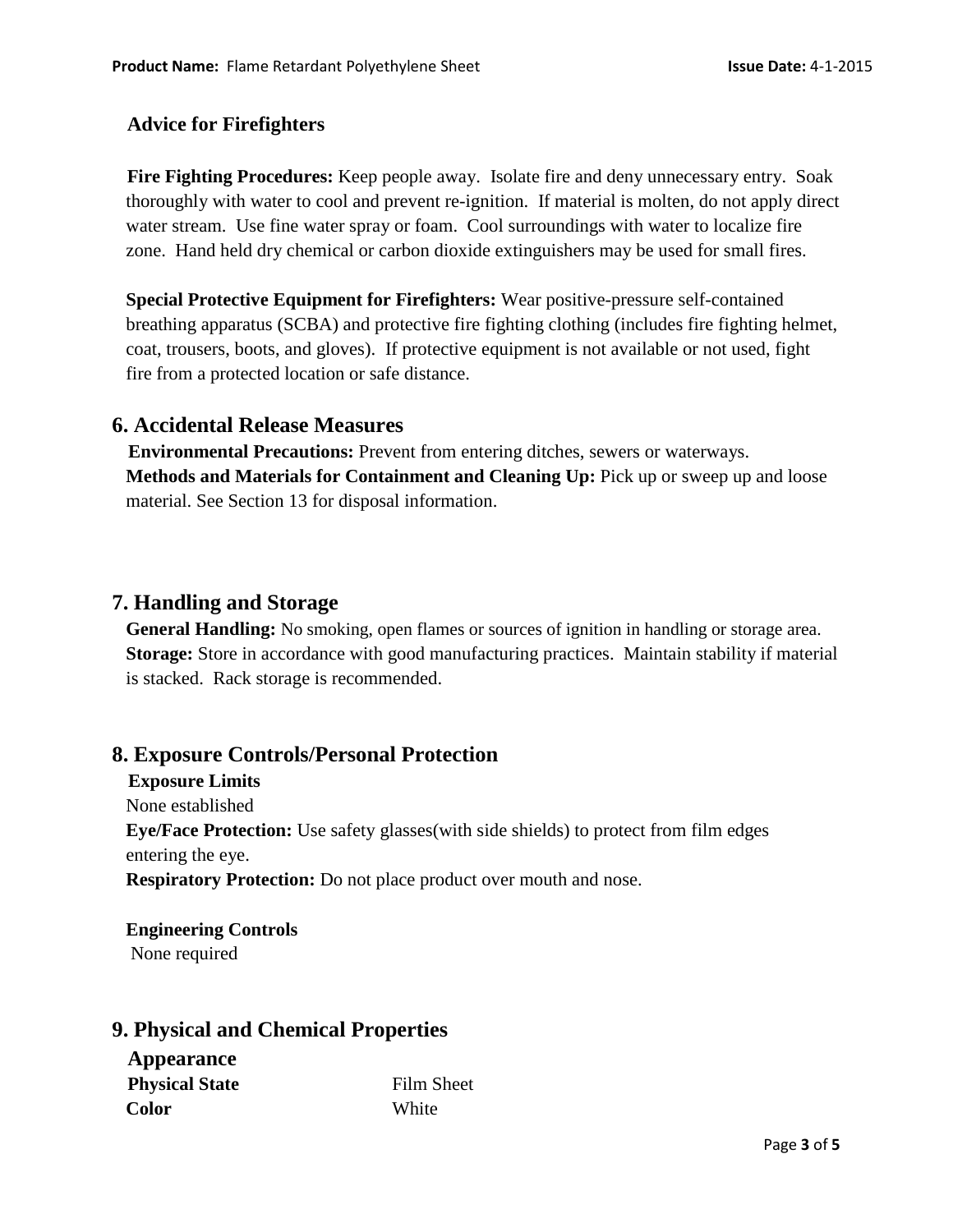| None                               |
|------------------------------------|
| Not applicable                     |
| $180^{\circ}$ - 210°F / 82° - 99°C |
| Not applicable                     |
| Not applicable                     |
| Will burn when source ignited      |
| $.918 - .924$                      |
| Not applicable                     |
|                                    |

## **10. Stability and Reactivity**

#### **Reactivity**

Titanium Dioxide Powder is incompatible with strong reducing agents and strong acids, however no powder or dust should be active in plastic sheets since powder is encapsulated in plastic.

**Chemical Stability**

Stable.

#### **Possibility of Hazardous Reactions**

Titanium Dioxide Powder may have strong reactions with molten metal that are very electropositive. e.g. Aluminum, calcium, magnesium, potassium, sodium, zinc, and lithium, however, no powder should be active in plastic sheets since powder is encapsulated in plastic.

#### **Conditions to Avoid**

Prolonged exposure to UV rays can cause product to become brittle.

#### **Incompatible Materials**

None known.

#### **Hazardous Decomposition Products**

None known.

### **11. Toxicological Information**

 Carcinogenicity: Titanium Dioxide powder or dust, when inhaled, has been classified by the International Agency for Research on Cancer(IARC) as an IARC Group 2B carcinogen; however, the powder is encapsulated in a solid plastic sheet that should prevent inhalation of any powder or dust.

## **12. Ecological Information** (Non Mandatory)

Not Applicable.